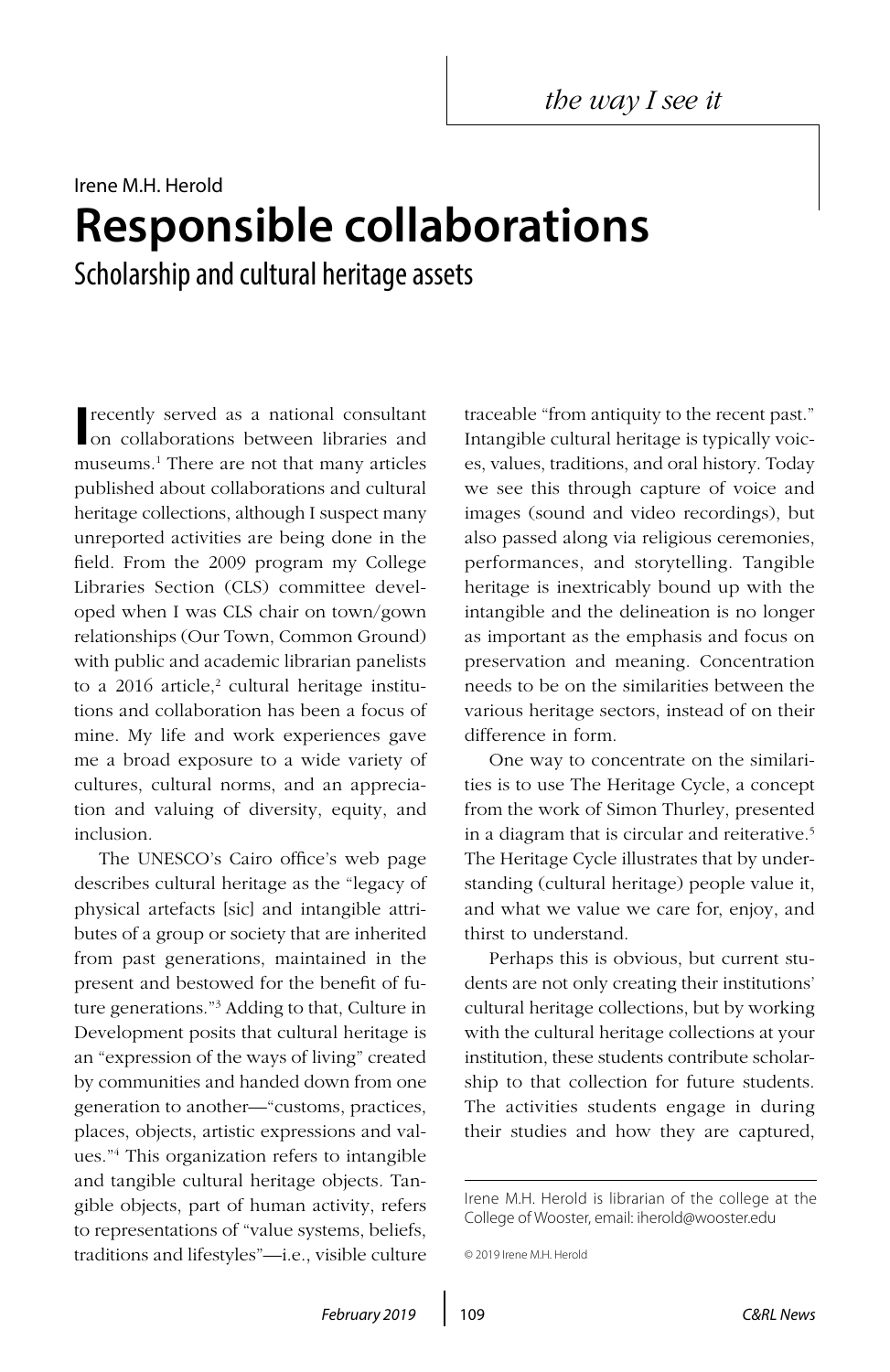via newspaper articles, sports, being at a lecture, protesting, and yearbooks, is in text and images for widely differing originally intended audiences. Students are creating cultural heritage that will be studied by generations to come.

Shavonn Matsuda, librarian at the University of Hawai'i at Maui College, stated that "there is an opportunity with cultural collections to represent knowledge in a way that is meaningful to the community. She encouraged us to ask, what is our responsibility to the community whose cultural collections we preserve? We should not be asking what the collection can do for us, but what we can do for the community."6 I call this "responsible collaborations"—when we understand we are stewards of our cultural heritage holdings. A benefit may certainly be for scholarly research and new knowledge creation, but we must never forget to consider how to be respectful of the originators of the tangible and intangible heritage our collections contain. Just because something is held in our collections does not mean it is available for any use. I urge institutions to move from the concept of collectors and owners to ones of stewards who collaborate and negotiate.

Every institution, every collection, and every item originator has unique aspects that may suggest potential appropriate collaborations. For example, when I asked a question of a new college president about planning for an upcoming college centennial, I found myself asked to be cochair of the pre-event planning. This caused me to think about a splashy way to herald the coming anniversary, without taking too much funding and attention from what would be the main centennial celebration in 2009. A dramatic reenactment in 2007 was the result.7 It used the archival collection of college history, historic newspapers, a research of legislation, and became a collaboration with my coauthor and with the theater department for costumes, staging, and direction. Putting the call out to the city council and the college leadership for actors gave the event a spotlight in the celebration of the founding of the college.

While I was not the initiator of a collaboration with Ryukus University, I was the university librarian who approved the partnership and digitization project. The unanticipated result of the importance of access to ancestral scrolls to the Ryukuan people of Okinawa was a prime example of the responsible collaboration as a steward of a collection for the originators, albeit many generations removed. Scholars also benefitted, but it was the reclaiming of history for the people of Okinawa that made our preservation efforts and digitization for access important to the ancestral originators of the collection.

Sometimes it is just sharing that leads to the unexpected. A case in point was with the University of Hawai'i at Manoa Japanese American Veterans 442nd collection.8 Visiting high school students from Germany did not expect to see letters in the German language from German War Brides in Hawai'i. It provided a moment for the visitors to think about those experiences, and for their hosts to speak about the melting pot of nationalities the Hawaiian Islands host. It provided a different lens from which to view the World War II experience and cultural isolation.

Incorporation of library materials into courses, while normal for academic and research library collections, with cultural heritage collections provides an opportunity for unique content and perspectives to be considered. An example of this is the use of the Doris "Granny D" Haddock Collection, which served as the basis of a course's oral history project.<sup>9</sup> The distinctiveness of the holdings extends to the singularity of the educational experience that may be experienced by students in a class that uses exclusive content. It is another way to demonstrate the value and impact of our resources and their relevance to knowledge creation.

Enacting responsible collaborations may be done with tangible and intangible materials of local, national, and international importance. These collaborations provide a way to tell stories of diversity, equity, and inclusion, while responsibly stewarding and preserving knowledge. Academic and